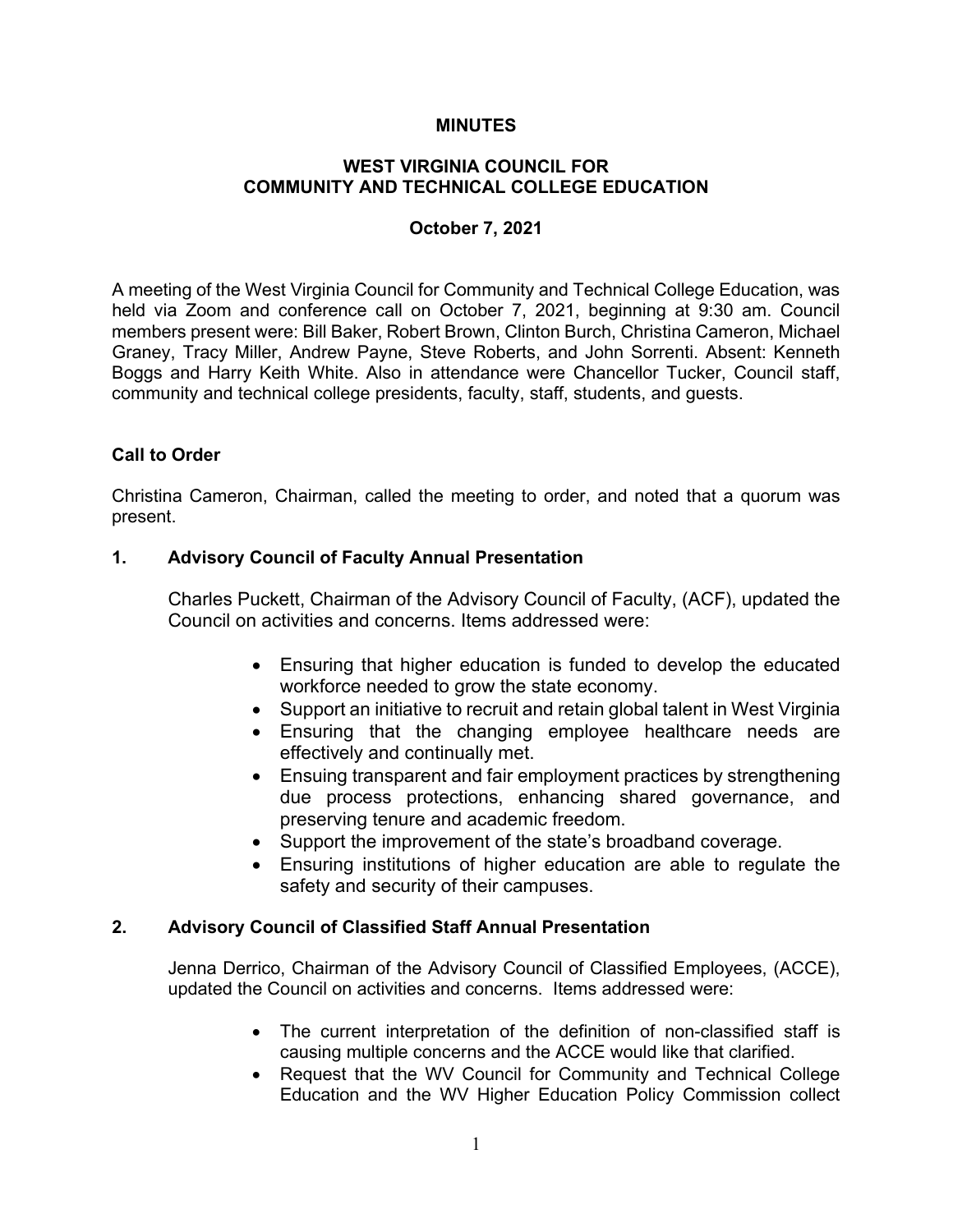complete, accurate and comparable data from all institutions to conduct a proper market study and maintain the integrity of the classification and compensation system.

- The ACCE has requested an update from Chancellor Tucker on the current state of institutional policy review and ask that the results and recommendations from these reviews be made available to employees.
- The ACCE supports reliable investment in higher education, employee salaries, and employee benefits.
- The ACCE is asking for the Council's support as the group explores barriers to shared governance and inclusion in the decision-making process.
- Institutional support for members of ACCE to travel and participate in ACCE meetings.

## **3. Approval of Minutes**

Mr. Sorrenti moved the adoption of the of minutes from the September 2, 2021, meeting of the West Virginia Council for Community and Technical College Education.

Mr. Roberts seconded the motion. Motion carried.

## **Academic Affairs**

#### **4. Post Audit Reviews**

Mr. Roberts moved the adoption of the following resolution:

RESOLVED, That the West Virginia Council for Community and Technical College Education receives the post-audit reports for the occupational programs at BridgeValley Community and Technical College, Eastern West Virginia Community and Technical College, and West Virginia University at Parkersburg; and recommends that the programs be subject to the recommended actions as noted.

Ms. Miller seconded the motion. Motion carried.

#### **Finance and Facilities**

## **5. Mountwest Community and Technical College Master Plan**

Mr. Sorrenti moved the adoption of the following resolution:

RESOLVED, That the West Virginia Council for Community and Technical College Education approves Mountwest Community and Technical College's Ten-Year Campus Development Plan subject to revisions that have been discussed today.

Mr. Roberts seconded the motion. Motion carried.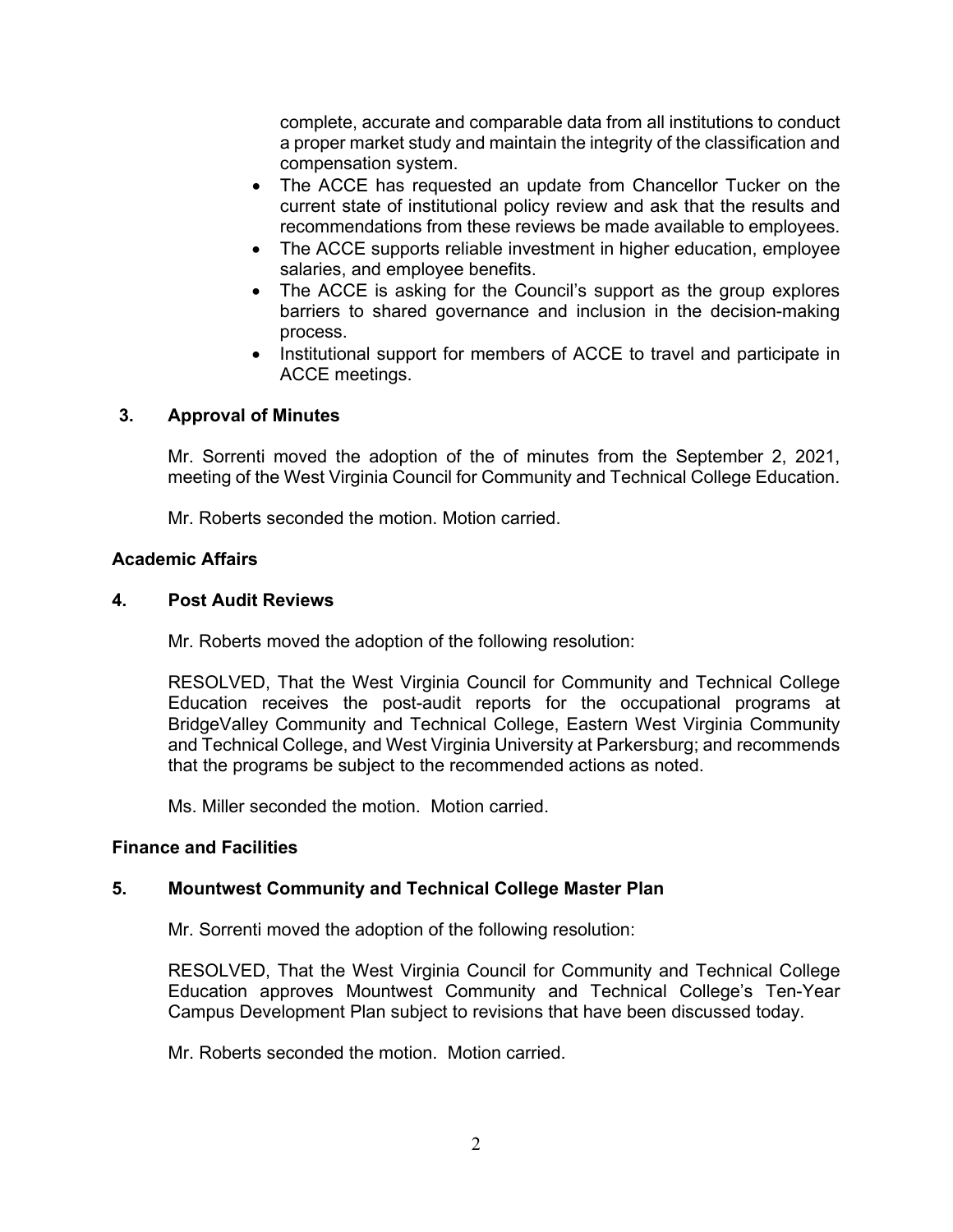## **General**

## **6. Revisions to Legislative Rule, Series 8,** *West Virginia Invests Grant Program*

Ms. Miller moved the adoption of the following resolution:

RESOLVED, That the West Virginia Council for Community and Technical College Education approves the proposed legislative rule, Series 8, *West Virginia Invests Grant Program*, to be filed with the Secretary of State for a thirty-day, public comment period, and if no substantive comments are received, forward the rule to the Legislative Oversight Commission on Education Accountability for approval and further legislative action.

Mr. Roberts seconded the motion. Motion carried.

#### **Announcements**

Chancellor Tucker announced that Elizabeth Manual, Senior Director of Student Services, and the Student Services Division have secured a new \$20 million Gear-Up Grant award.

Chancellor Tucker announced that the push for OER (Open educational resources that are freely accessible, openly licensed text, media, and other digital assets.), has been named "Open Learning West Virginia". Last spring, Open Learning West Virginia provided 34 faculty members with a \$1,000 grant to use and promote OER which resulted in a savings of \$230,000 to students. The program is expanding its initiative to provide continued savings to students.

Chancellor Tucker stated that work on a unified Funding Formula is a work in progress and will be finalized soon.

Chancellor Tucker recognized Dr. Christopher Treadway for his recent appointment as Vice Chancellor for Community and Technical College Education. Dr. Tucker introduced Dr. Randall Brumfield, new Vice Chancellor for Academic Affairs. She also welcomed Tiffany Ellis-Williams, new Director of Workforce and Economic Development.

## **Adjournment**

There being no further business the meeting was adjourned.

## **Upcoming Meeting**

| Location: | Zoom             |
|-----------|------------------|
| Date:     | December 9, 2021 |
| Time:     | $9:30$ am        |